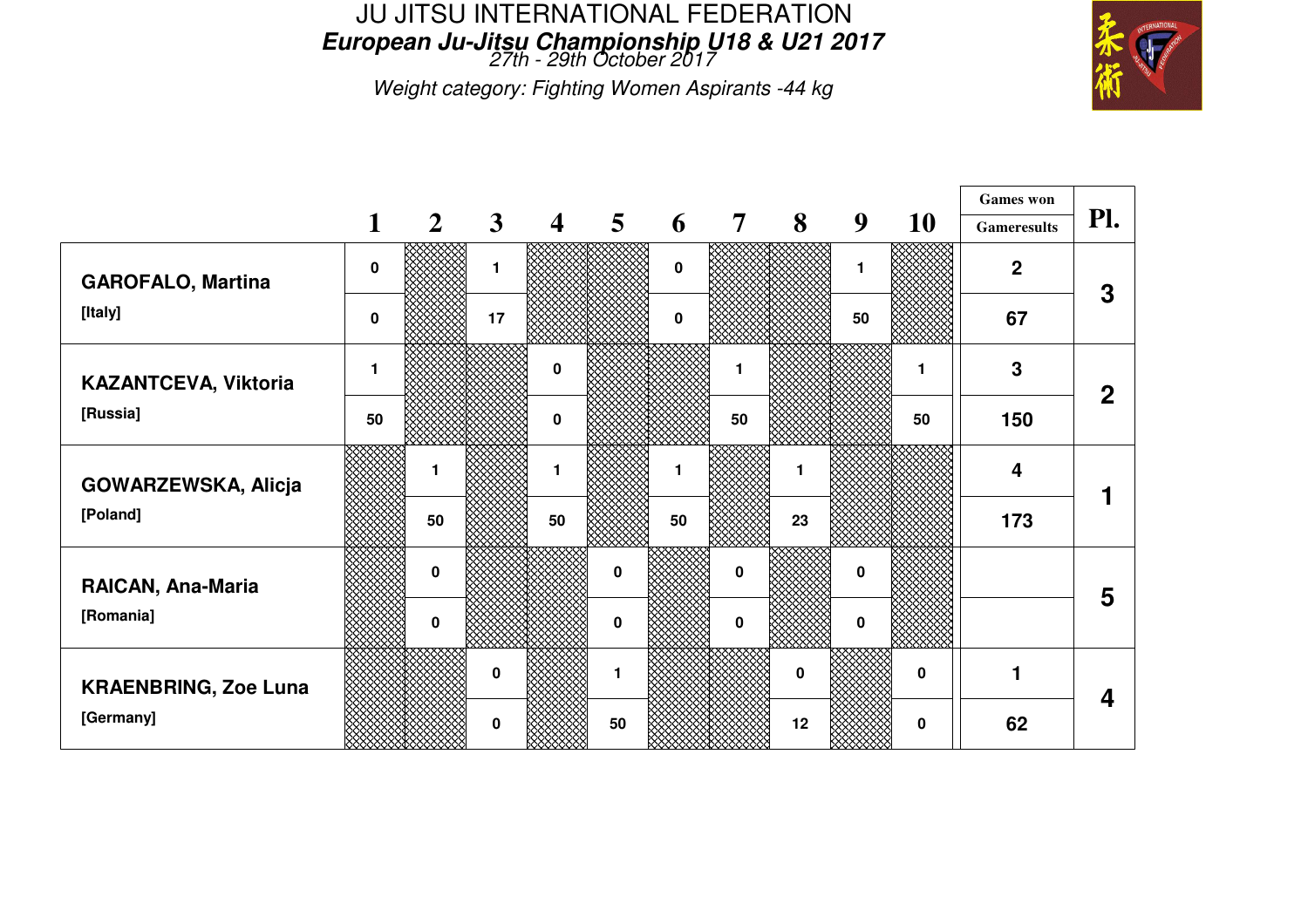**European Ju-Jitsu Championship U18 & U21 2017Weight category: Fighting Women Aspirants -48 kg**



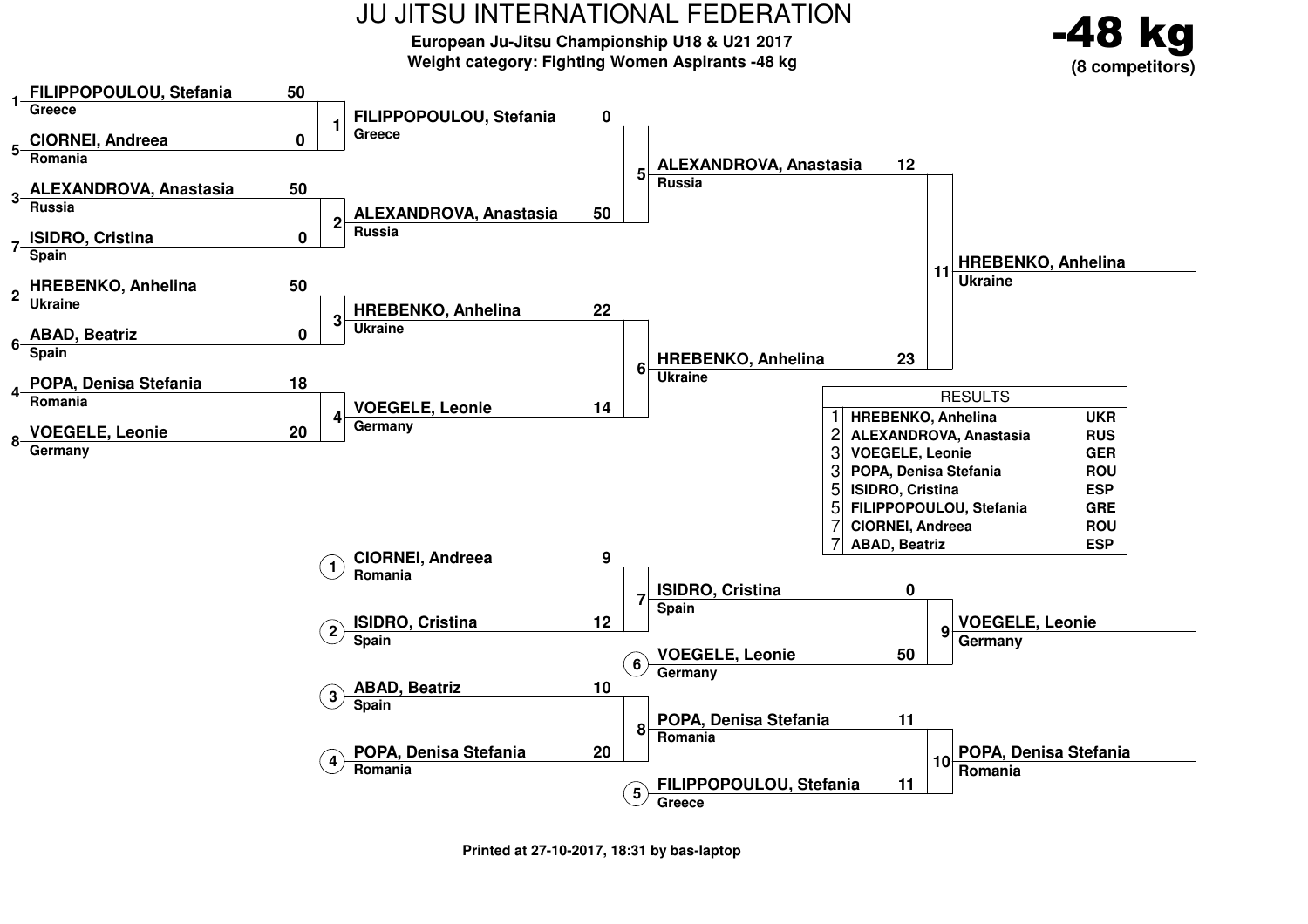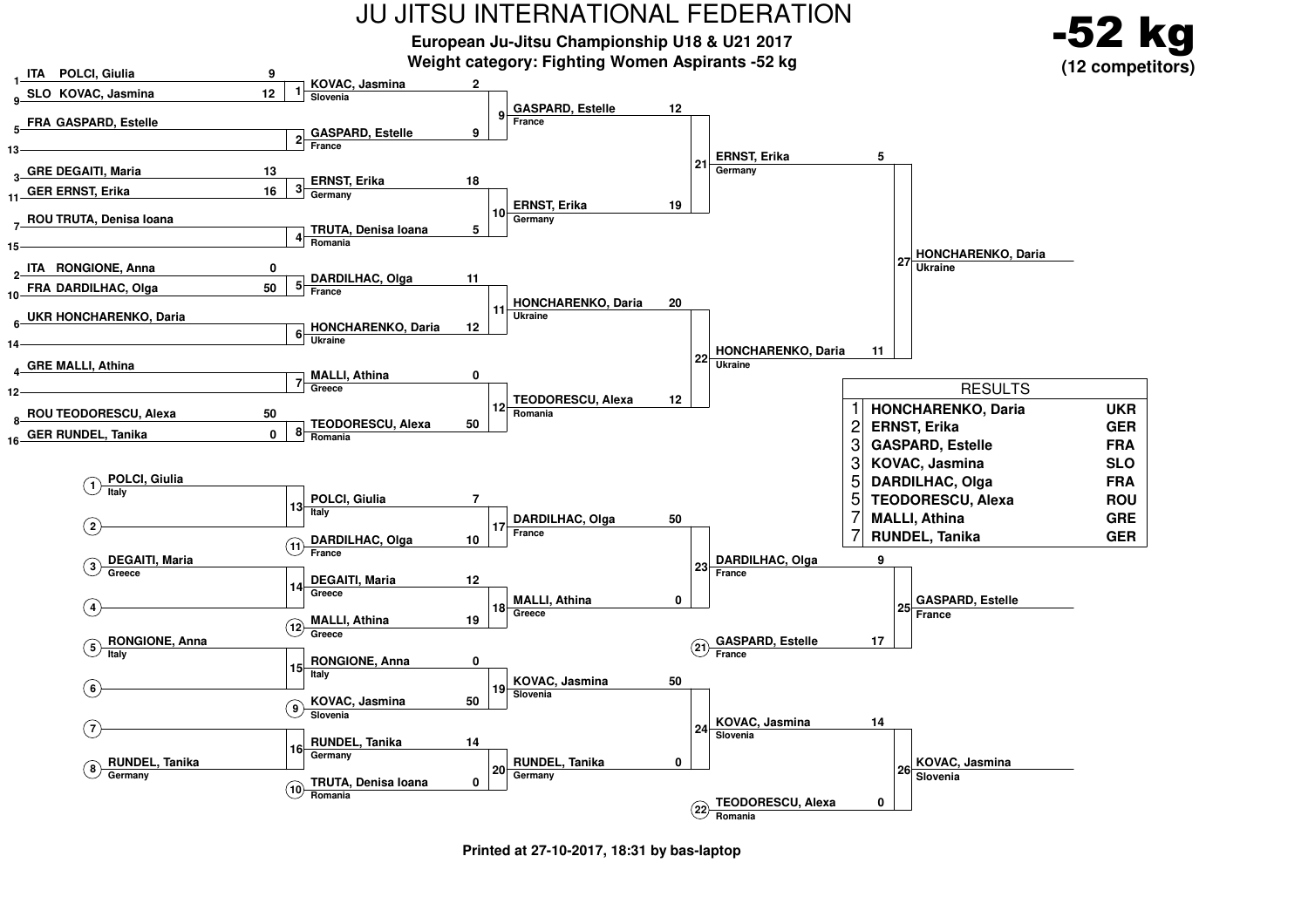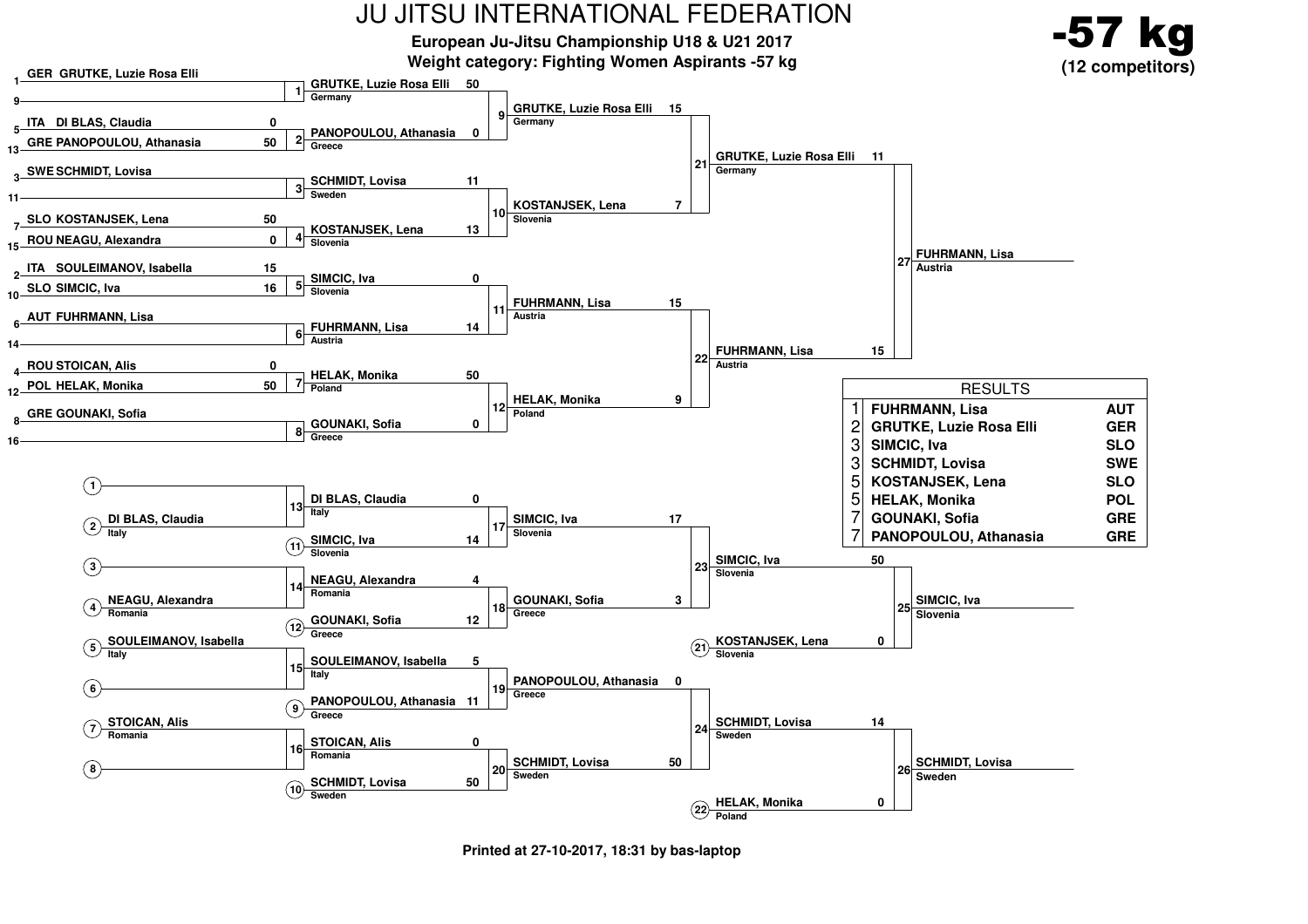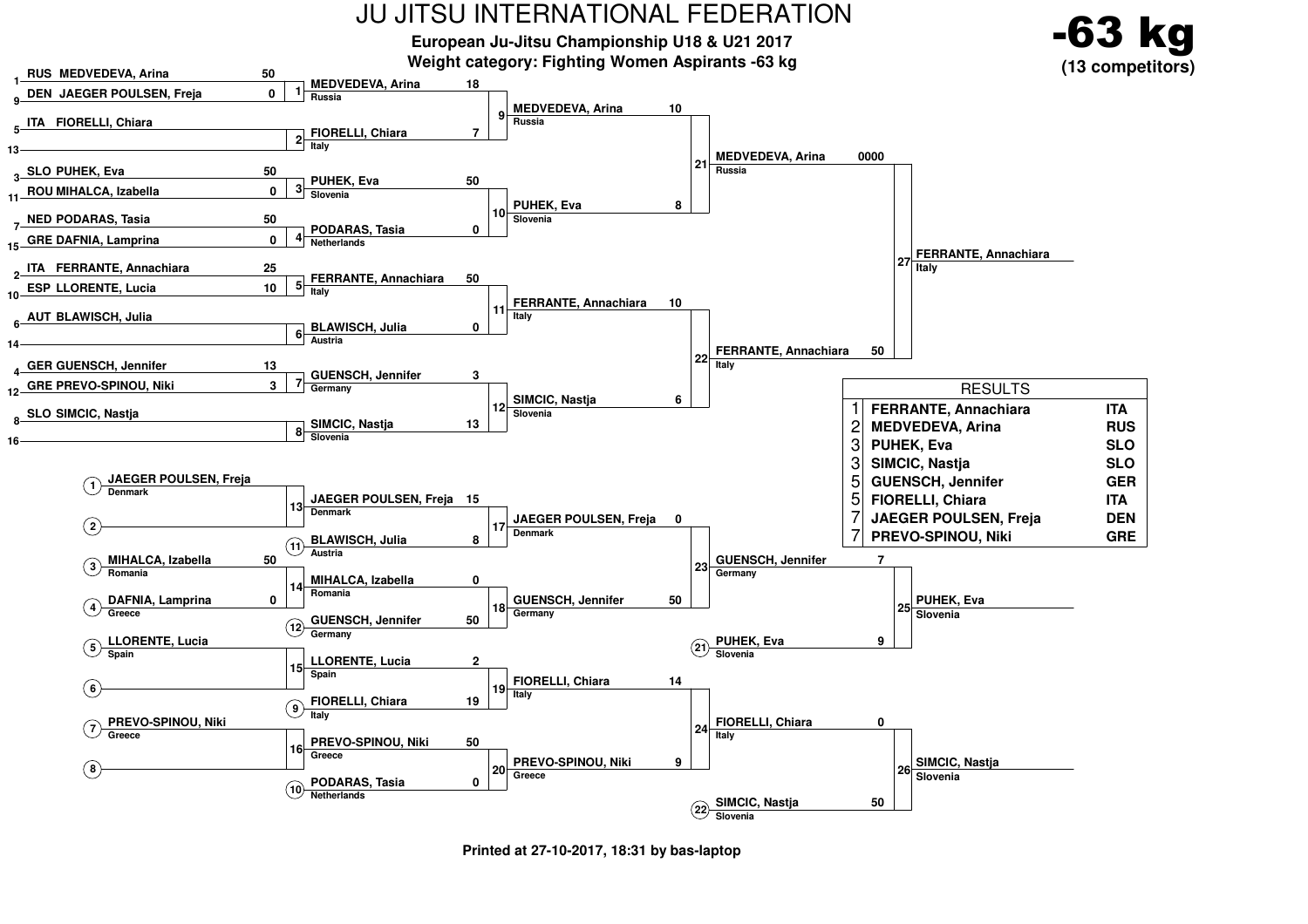

**Printed at 27-10-2017, 18:31 by bas-laptop**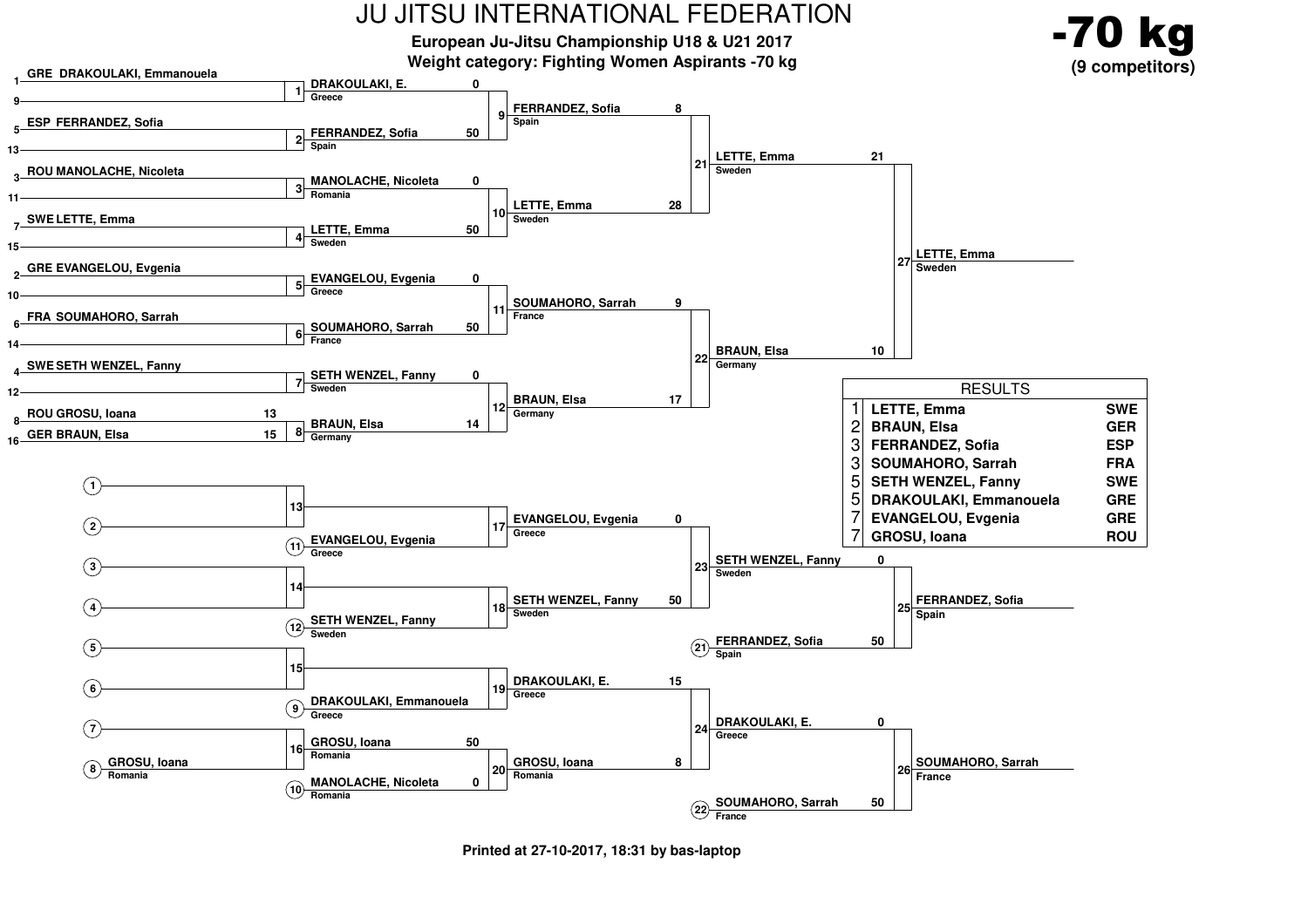**European Ju-Jitsu Championship U18 & U21 2017** Weight category: Fighting Women Aspirants +70 kg

|                          |                  |          |                  | <b>Games</b> won   |              |
|--------------------------|------------------|----------|------------------|--------------------|--------------|
|                          |                  | $\bm{3}$ | 5                | <b>Gameresults</b> | Pl.          |
| PIETRASZEWSKA, Alicja    | $\boldsymbol{0}$ |          |                  |                    | $\mathbf{2}$ |
| [Poland]                 | $\boldsymbol{0}$ | 8        |                  | 8                  |              |
| <b>KAFKALA, Pinelopi</b> |                  |          |                  | $\overline{2}$     |              |
| [Greece]                 | 50               |          | 11               | 61                 |              |
| <b>IULIAN, Maria</b>     |                  | በ        | $\boldsymbol{0}$ | $\mathbf{0}$       | 3            |
| [Romania]                |                  | 6        | 4                | 10                 |              |
|                          |                  |          | <u>—</u>         | <b>Games</b> won   |              |

|                               |                  |    |    | <b>Games</b> won   |     |
|-------------------------------|------------------|----|----|--------------------|-----|
|                               |                  |    | O  | <b>Gameresults</b> | Pl. |
| IAKUSHKINA, Margarita         |                  |    |    | $\boldsymbol{2}$   |     |
| [Russia]                      | 50               | 50 |    | 100                |     |
| <b>REGKLI, Maria</b>          | $\boldsymbol{0}$ |    |    |                    | 2   |
| [Greece]                      | $\boldsymbol{0}$ |    | 50 | 50                 |     |
| <b>IONESCU, Greta Adriana</b> |                  |    | 0  |                    | 3   |
| [Romania]                     |                  |    | o  |                    |     |

|                | $ A1 $ GRE KAFKALA, P.      |    |   | <b>GRE KAFKALA</b>    | 10 |   |                                |              |
|----------------|-----------------------------|----|---|-----------------------|----|---|--------------------------------|--------------|
|                | <b>B2 GRE REGKLI, Maria</b> | 8  |   |                       |    | 9 | KAFKALA, Pinelopi <sub>1</sub> |              |
| B <sub>1</sub> | <b>RUS IAKUSHKINA, M.</b>   | 10 | 8 | <b>RUS IAKUSHKIN.</b> | 9  |   |                                |              |
|                | $ A2 $ POL PIETRASZEWSK.    | 8  |   |                       |    |   | <b>IAKUSHKINA</b>              | RUS $\sigma$ |
|                |                             |    |   |                       |    |   | <b>REGKLI, Maria</b>           | GRE $\bm{q}$ |
|                |                             |    |   |                       |    |   | <b>PIETRASZEW.</b>             | POL $\bm{q}$ |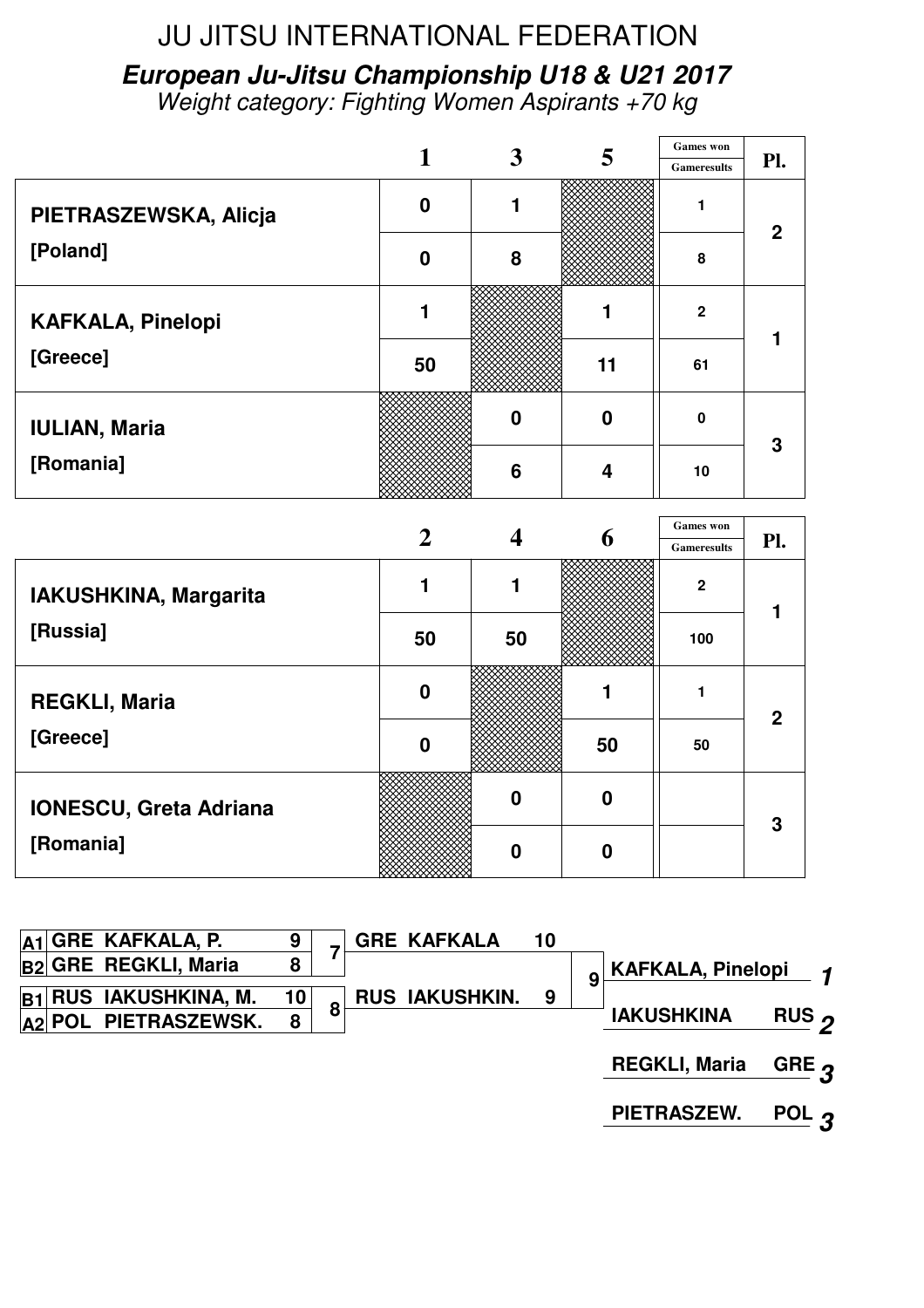

# JU JITSU INTERNATIONAL FEDERATION**European Ju-Jitsu Championship U18 & U21 2017** 27th - 29th October 2017

Weight category: Ne Waza Men Aspirants -46 kg

|                       |   | <b>Games</b> won   |             |
|-----------------------|---|--------------------|-------------|
|                       |   | <b>Gameresults</b> | PI.         |
| <b>KOURTZ, Ashley</b> |   |                    |             |
| [Israel]              | 4 | 4                  |             |
| <b>MYLOV, Nikita</b>  | 0 |                    | $\mathbf 2$ |
| [Russia]              | 0 |                    |             |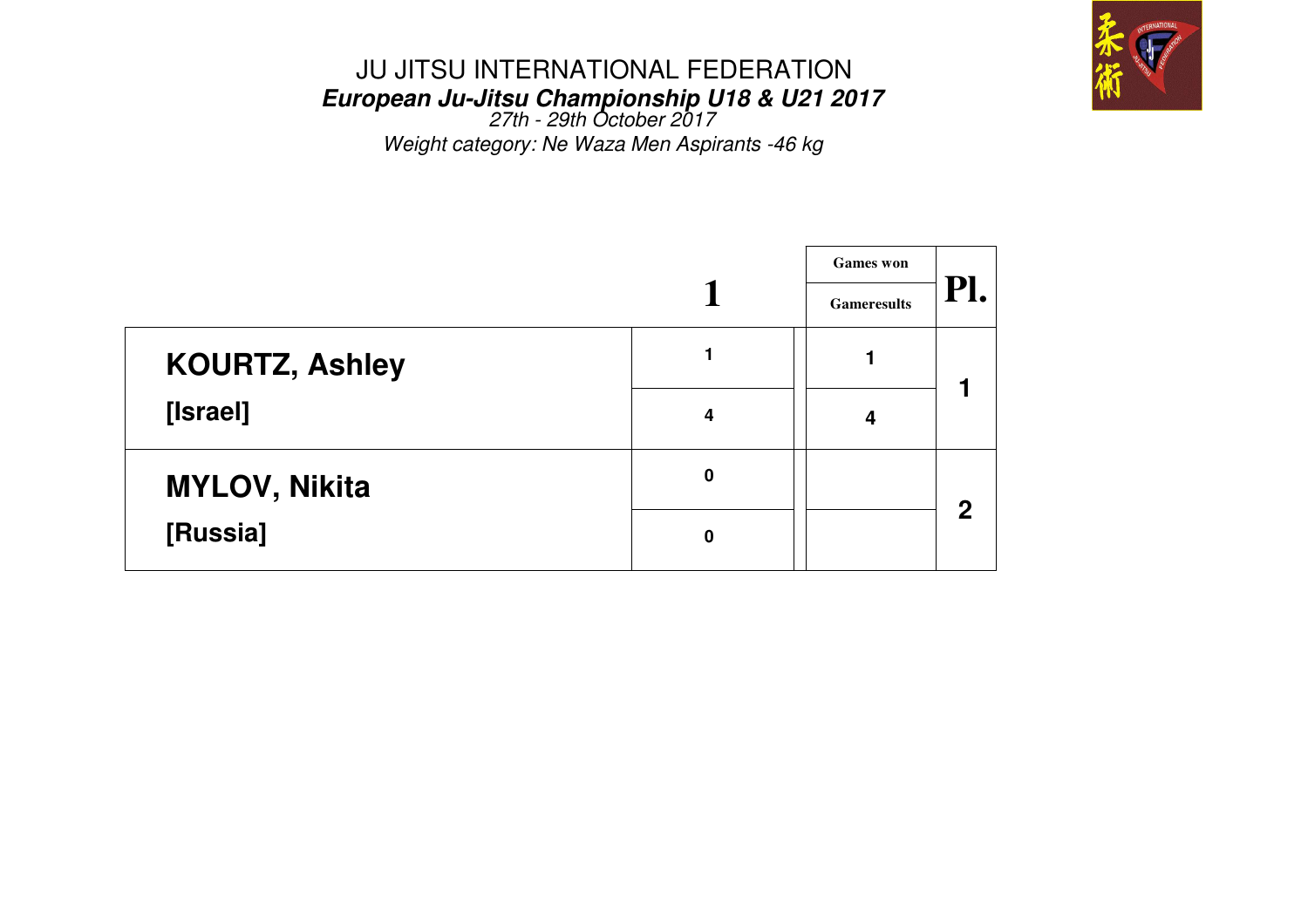

 **European Ju-Jitsu Championship U18 & U21 2017** 27th - 29th October 2017Weight category: Ne Waza Men Aspirants -50 kg

|                            |           | $\bf{2}$       | $\boldsymbol{3}$ | <b>Games</b> won   |     |
|----------------------------|-----------|----------------|------------------|--------------------|-----|
|                            |           |                |                  | <b>Gameresults</b> | Pl. |
| <b>BACZKOWSKI, Nikodem</b> | $\pmb{0}$ | $\mathbf 0$    |                  | $\mathbf 0$        | 3   |
| [Poland]                   | 4         | $\overline{2}$ |                  | $6\phantom{1}6$    |     |
| HAVIV, Omri                | 1         |                |                  | $\boldsymbol{2}$   |     |
| [Israel]                   | 16        |                | 100              | 116                |     |
| PAGANO, Erasmo             |           |                | $\mathbf 0$      |                    | 2   |
| [Italy]                    |           | 9              | $\bf{0}$         | 9                  |     |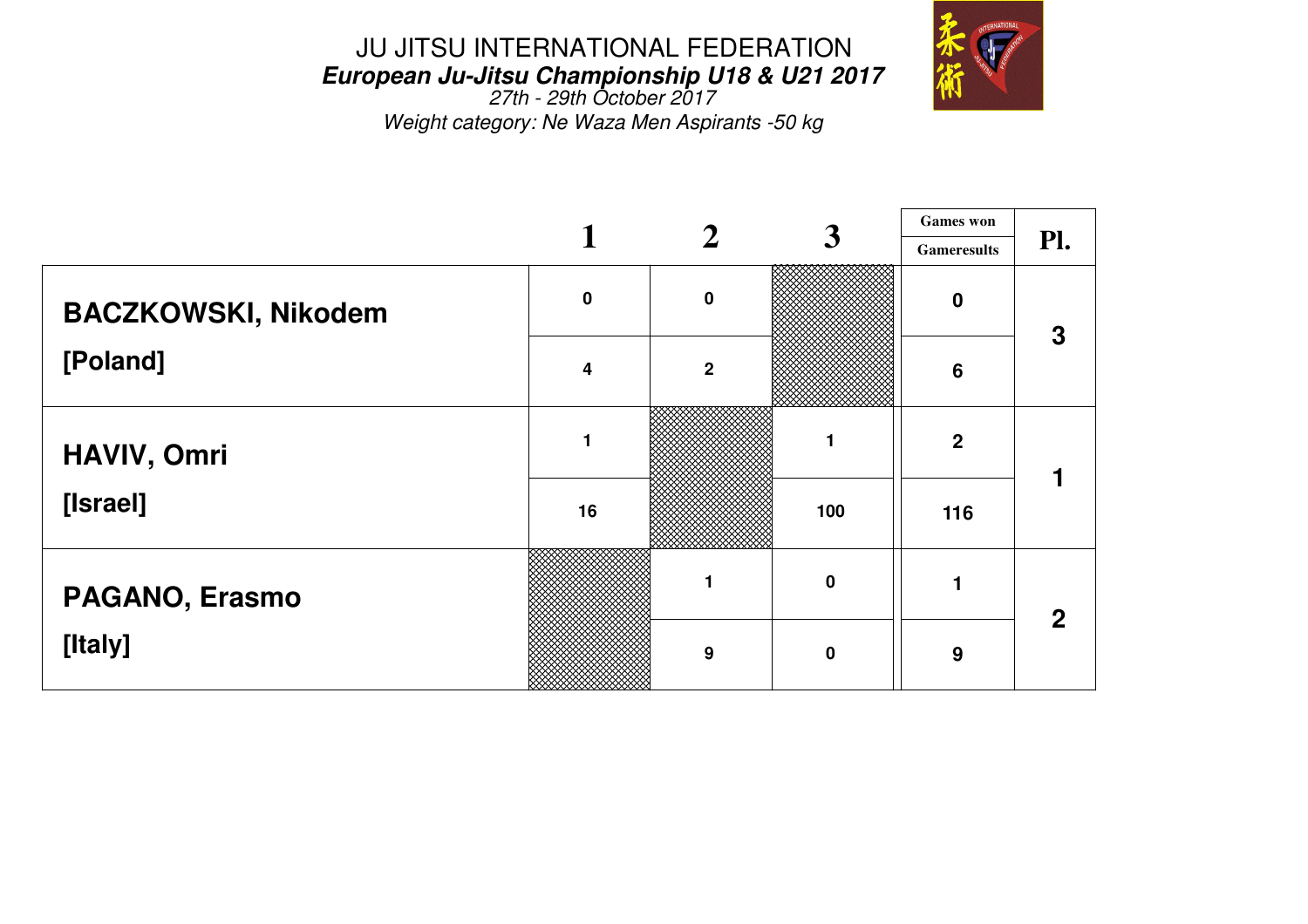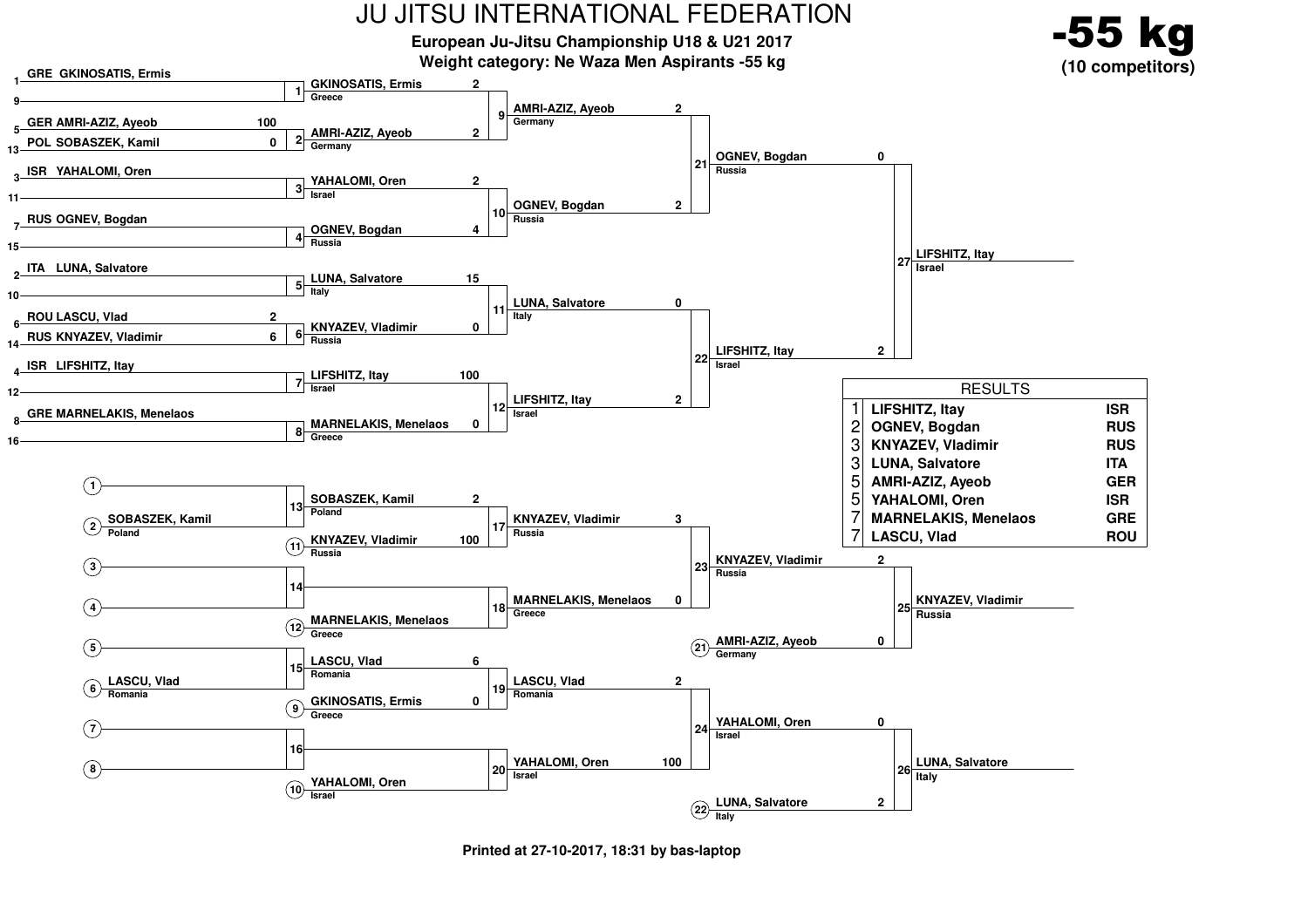![](_page_10_Figure_0.jpeg)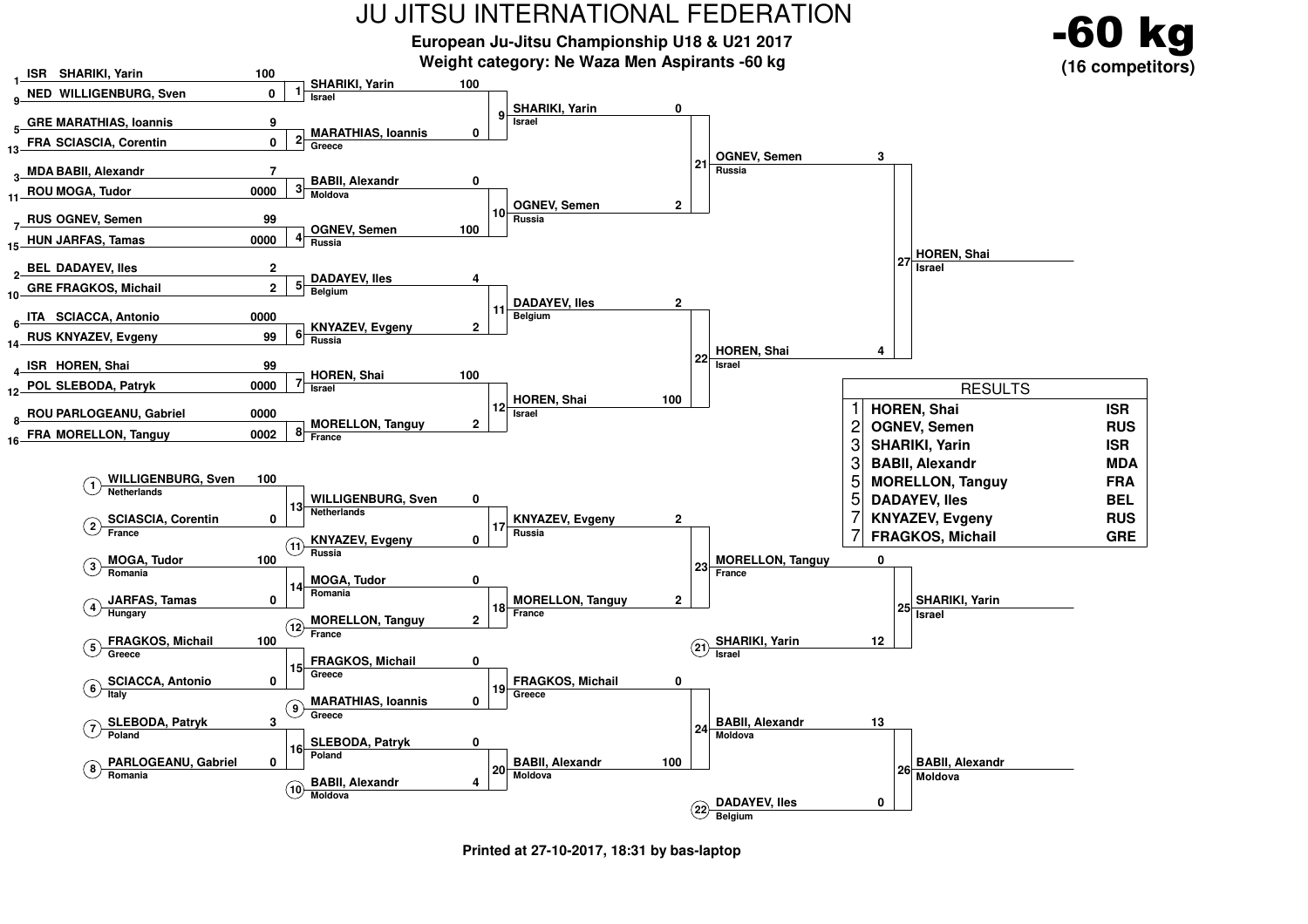![](_page_11_Figure_0.jpeg)

**Printed at 27-10-2017, 18:31 by bas-laptop**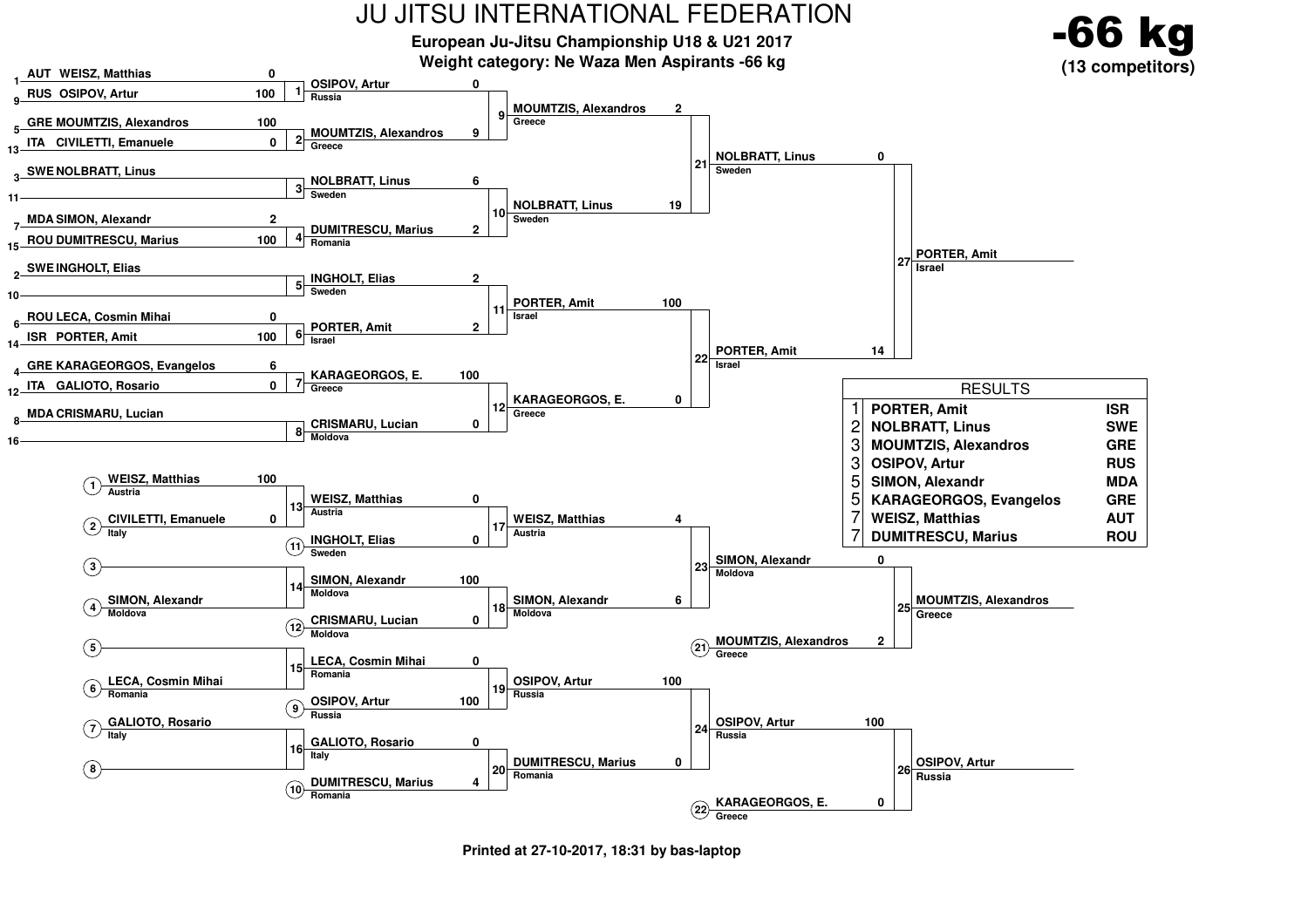![](_page_12_Figure_0.jpeg)

**Printed at 27-10-2017, 18:31 by bas-laptop**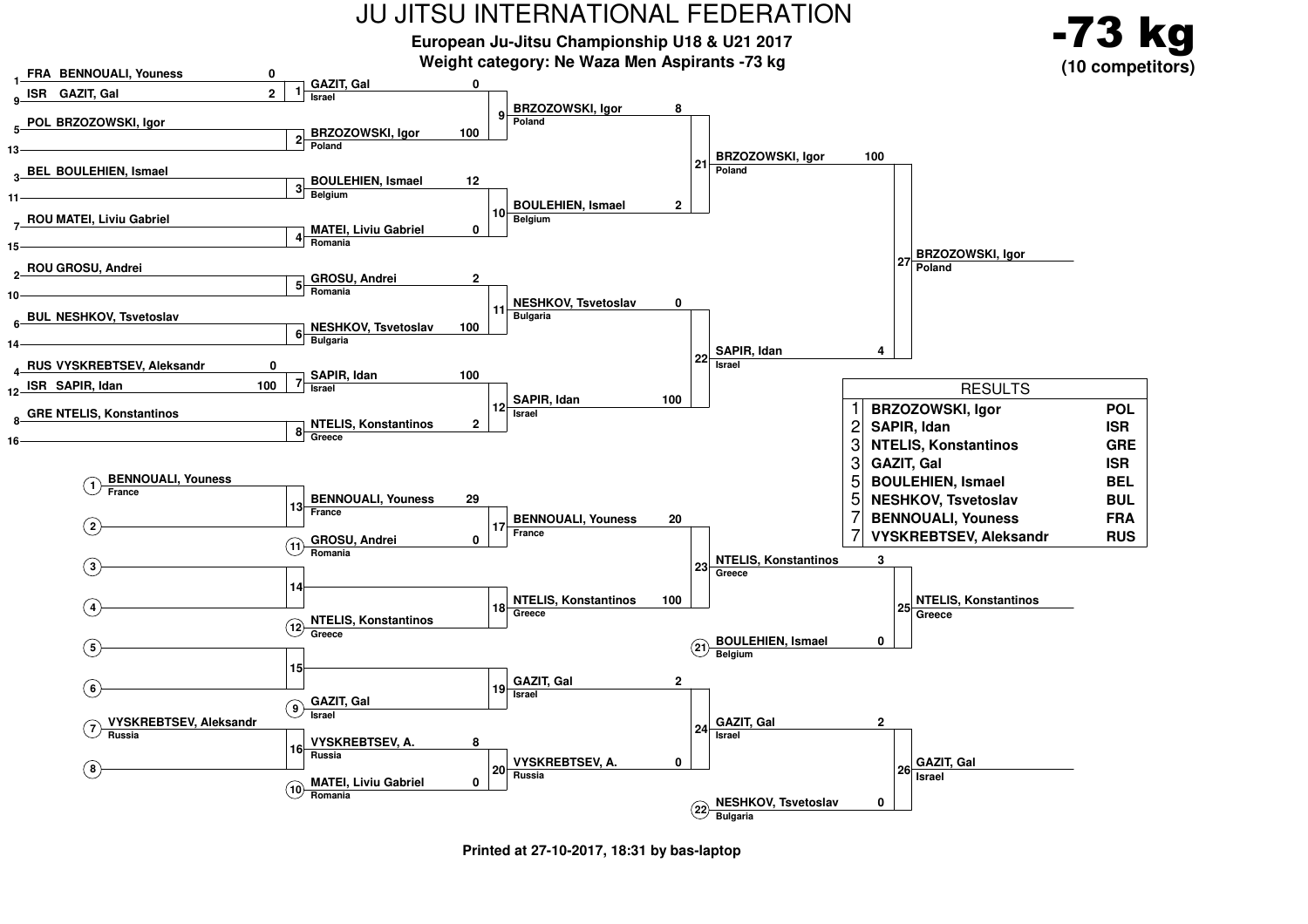![](_page_13_Figure_0.jpeg)

**Printed at 27-10-2017, 18:31 by bas-laptop**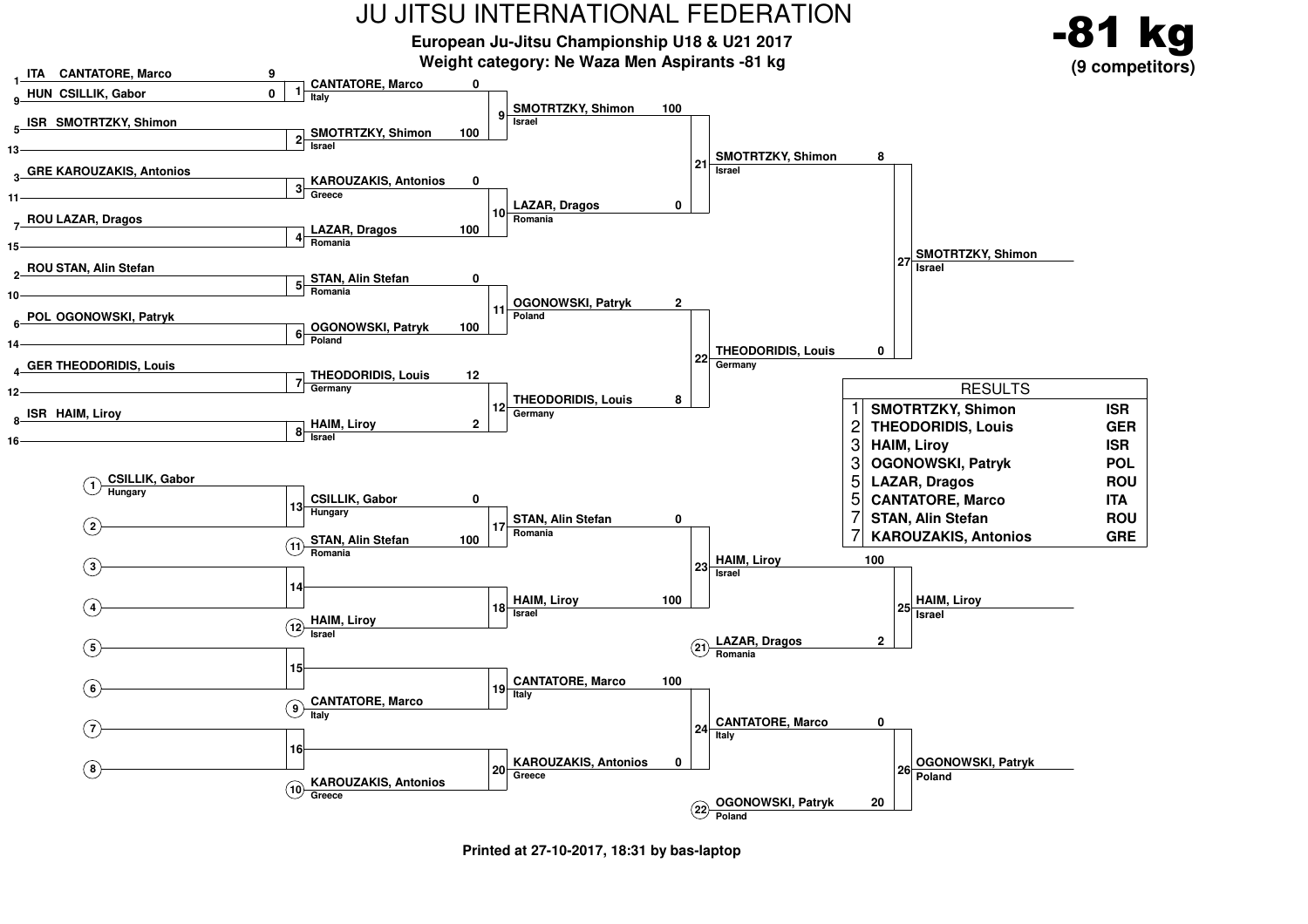## JU JITSU INTERNATIONAL FEDERATION**European Ju-Jitsu Championship U18 & U21 2017** 27th - 29th October 2017

Weight category: Ne Waza Men Aspirants +81 kg

![](_page_14_Picture_2.jpeg)

|                              |                |                |              |                         |                |              |                |             |             |           | <b>Games</b> won   |                  |
|------------------------------|----------------|----------------|--------------|-------------------------|----------------|--------------|----------------|-------------|-------------|-----------|--------------------|------------------|
|                              | $\mathbf{1}$   | $\overline{2}$ | $\mathbf{3}$ | $\overline{\mathbf{4}}$ | 5 <sup>5</sup> | 6            | $\overline{7}$ | 8           | 9           | <b>10</b> | <b>Gameresults</b> | Pl.              |
| <b>SISMANIDIS, Georgios</b>  | 1              |                | $\mathbf 0$  |                         |                | 1            |                |             | $\mathbf 0$ |           | $\overline{2}$     | 3                |
| [Greece]                     | $6\phantom{1}$ |                | $\mathbf 0$  |                         |                | 20           |                |             | 0           |           | 26                 |                  |
| <b>STAN, Catalin</b>         | $\mathbf 0$    |                |              | $\mathbf 0$             |                |              | $\pmb{0}$      |             |             | 0         | $\boldsymbol{0}$   | 5                |
| [Romania]                    | 5              |                |              | $\mathbf 0$             |                |              | $\mathbf 0$    |             |             | $\bf{0}$  | 5                  |                  |
| <b>STOICA, Cristian</b>      |                | $\mathbf{0}$   |              | 1                       |                | $\bf{0}$     |                | $\mathbf 0$ |             |           | 1                  | $\boldsymbol{4}$ |
| [Romania]                    |                | $\mathbf 0$    |              | 6                       |                | $\mathbf{2}$ |                | $\mathbf 0$ |             |           | 8                  |                  |
| <b>DZAFEROVIC, Amar</b>      |                | 1              |              |                         | $\mathbf 0$    |              | 1              |             |             |           | 3                  | $\overline{2}$   |
| [Slovenia]                   |                | 12             |              |                         | $\pmb{0}$      |              | 100            |             | 5           |           | 117                |                  |
| <b>KORZEMIACKI, Krystian</b> |                |                | 1            |                         | 1              |              |                |             |             | 1         | 4                  |                  |
| [Poland]                     |                |                | 50           |                         | 13             |              |                | 100         |             | 18        | 181                |                  |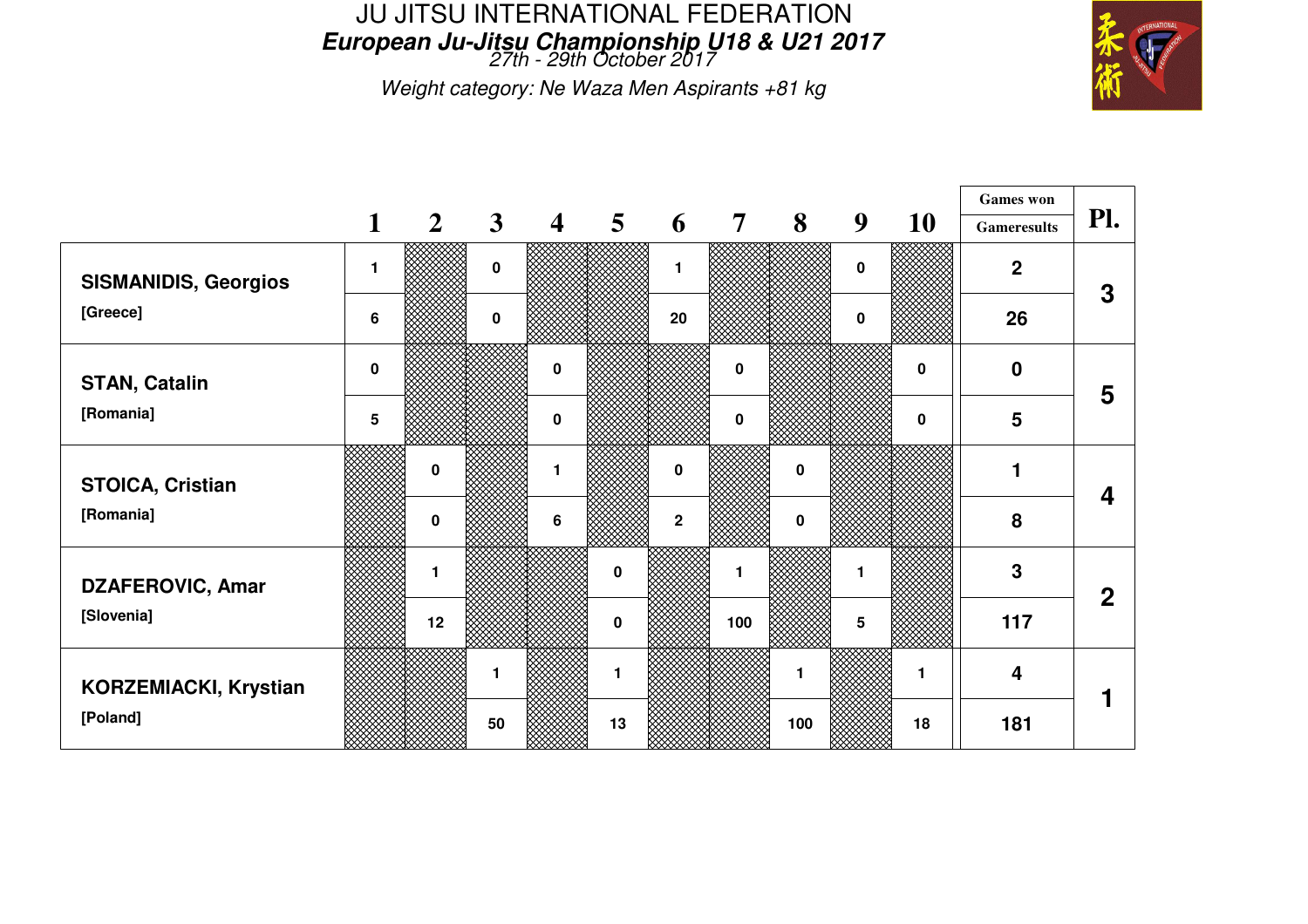![](_page_15_Figure_0.jpeg)

**Printed at 27-10-2017, 18:32 by bas-laptop**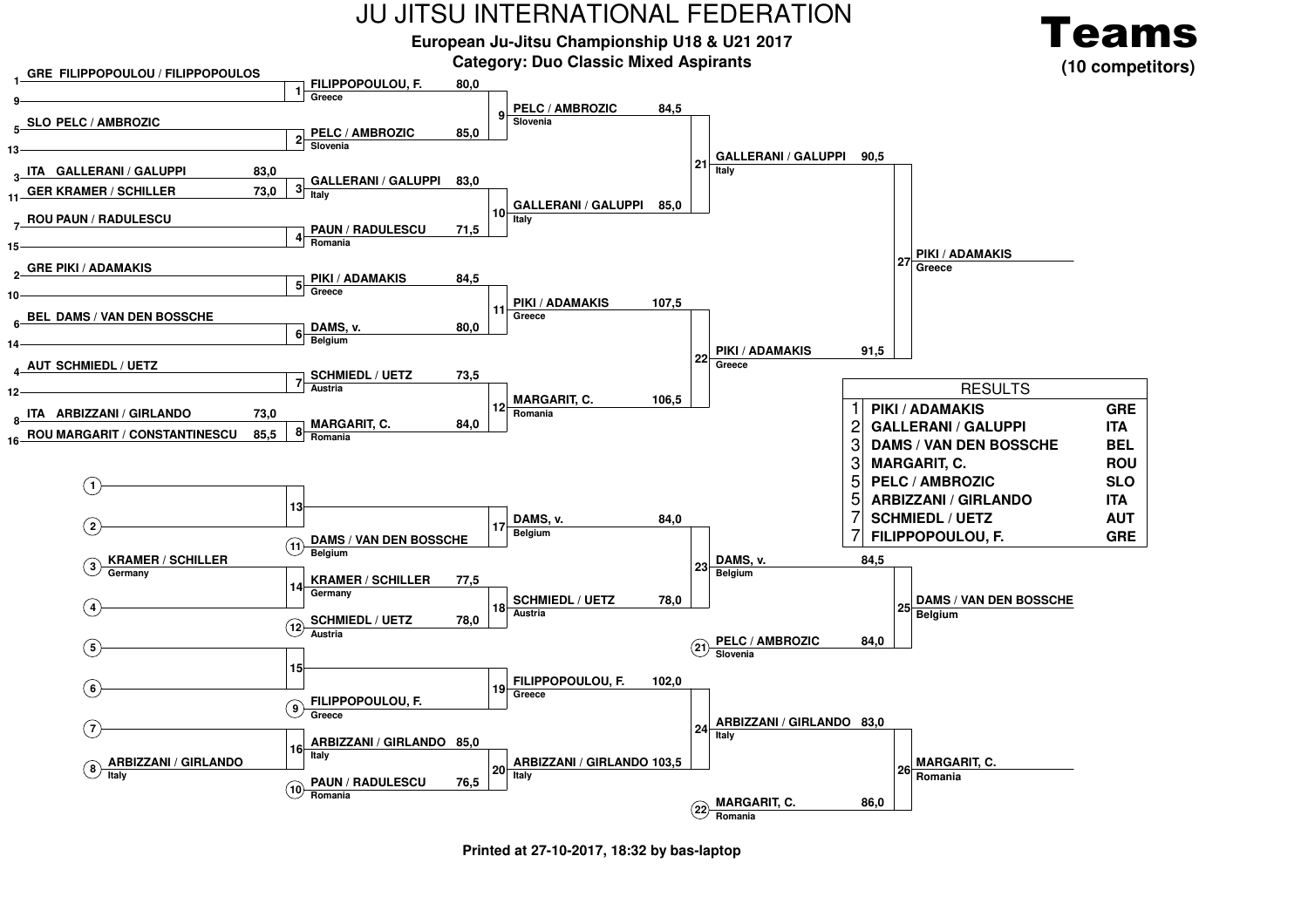![](_page_16_Picture_0.jpeg)

# JU JITSU INTERNATIONAL FEDERATION**European Ju-Jitsu Championship U18 & U21 2017** 27th - 29th October 2017

Category: Duo Show Men Aspirants

|                           |          | <b>Games</b> won   |             |
|---------------------------|----------|--------------------|-------------|
|                           |          | <b>Gameresults</b> | PI.         |
| <b>BANICA / RADULESCU</b> | $\bf{0}$ | $\mathbf 0$        | $\mathbf 2$ |
| [Romania]                 | 41,0     | 41                 |             |
| ALI / ALI                 |          |                    |             |
| [Romania]                 | 43,0     | 43                 |             |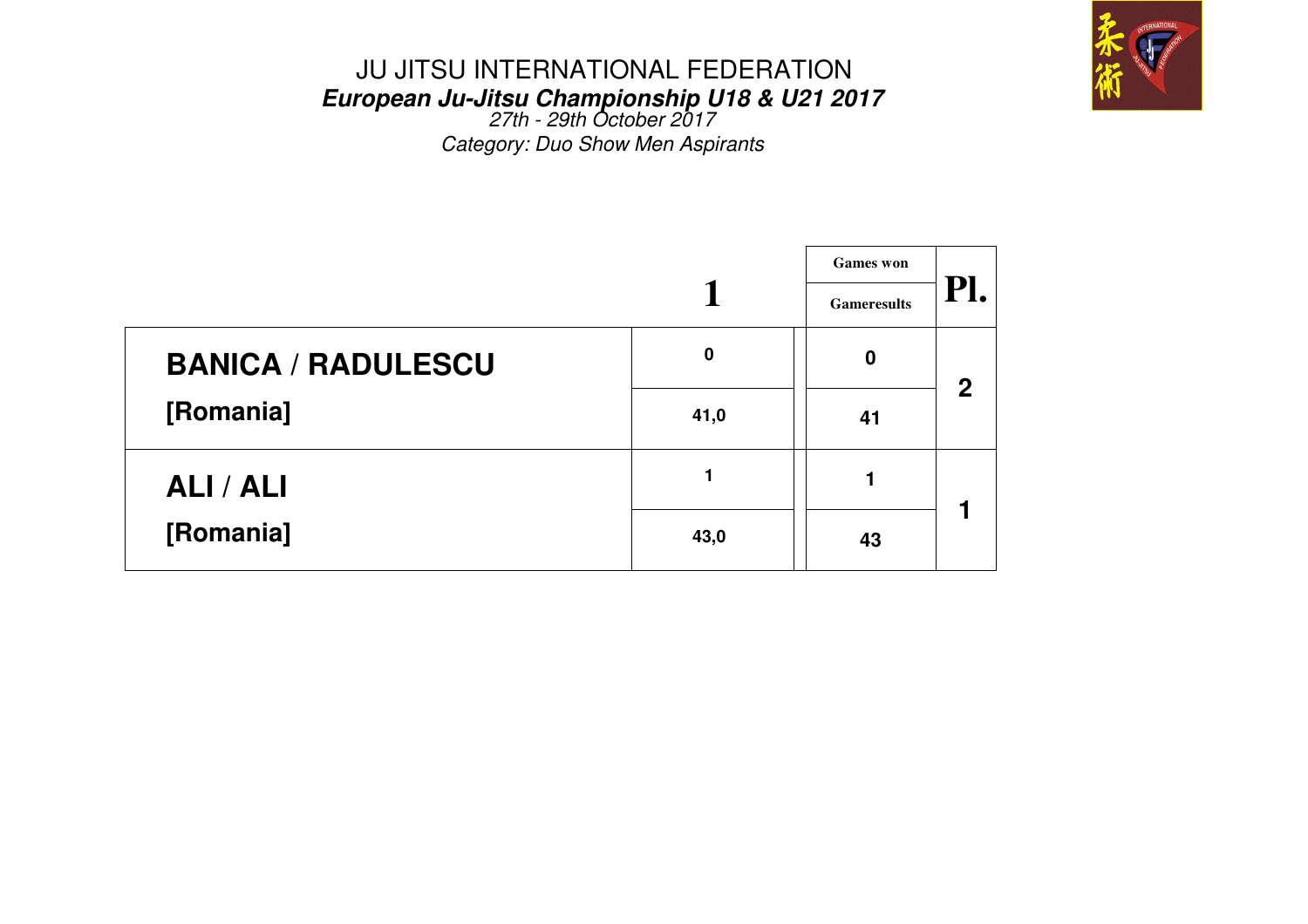**European Ju-Jitsu Championship U18 & U21 2017Weight category: Fighting Women Juniors -49 kg**

![](_page_17_Picture_2.jpeg)

![](_page_17_Figure_3.jpeg)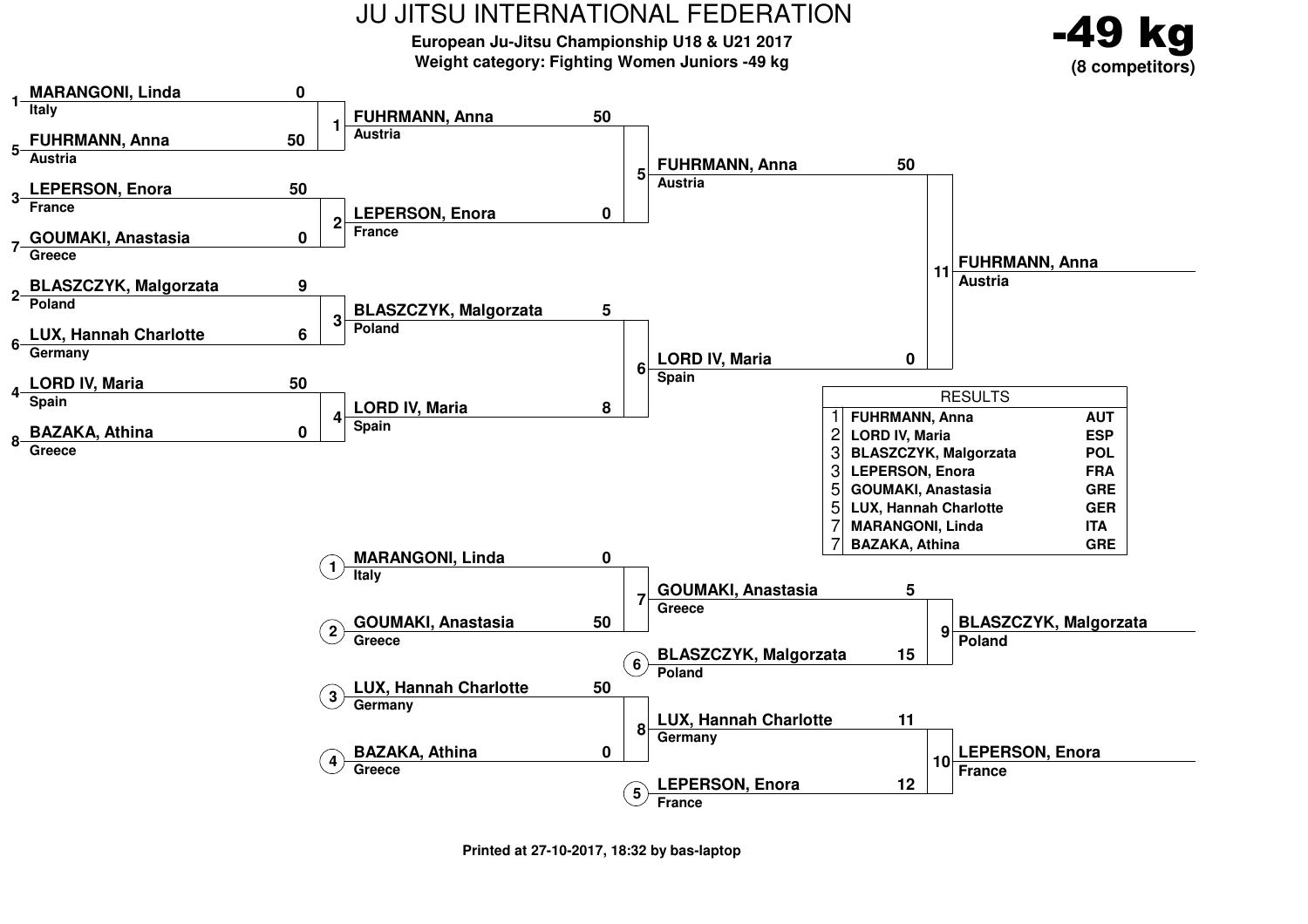![](_page_18_Figure_0.jpeg)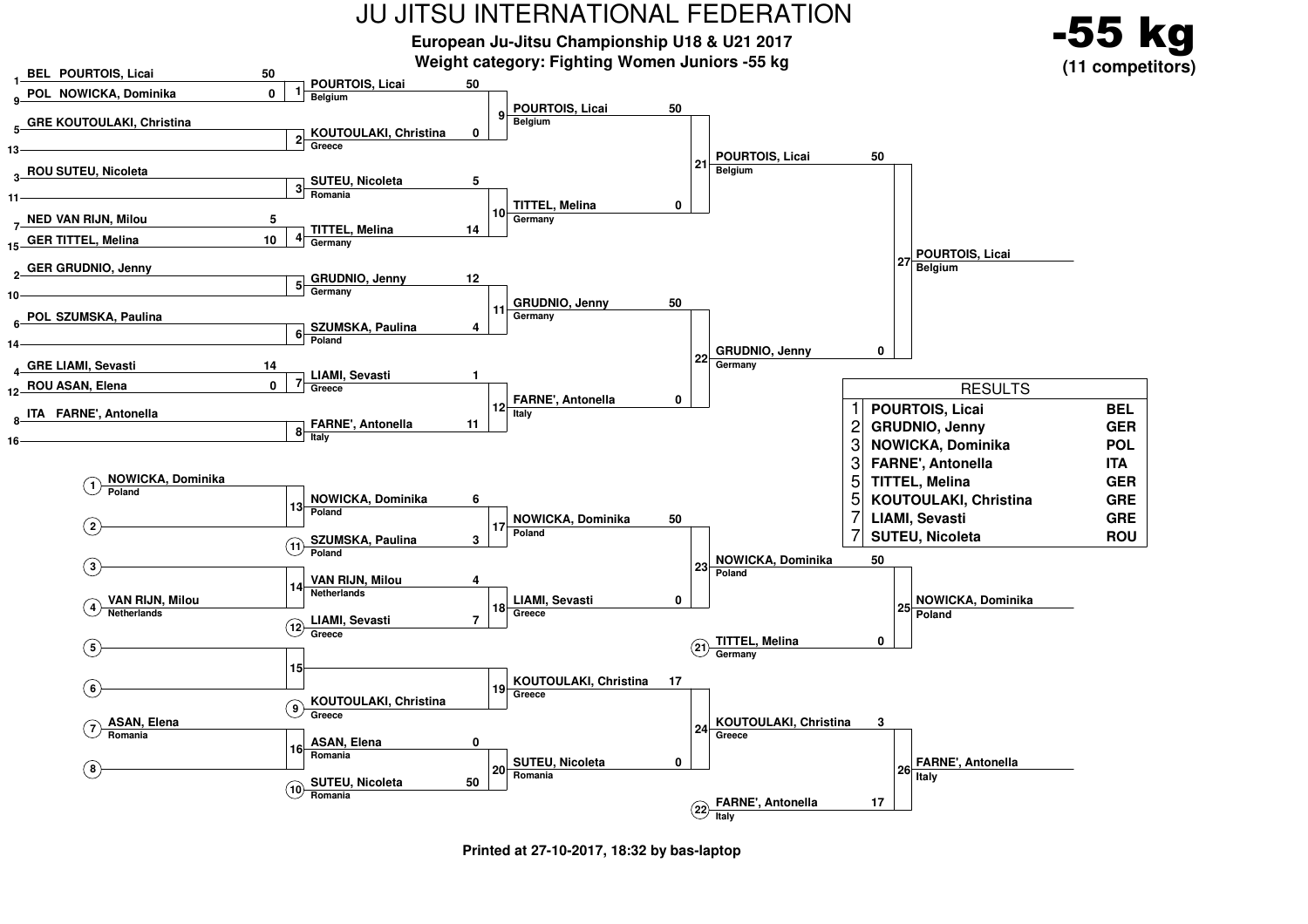![](_page_19_Figure_0.jpeg)

**European Ju-Jitsu Championship U18 & U21 2017Weight category: Fighting Women Juniors -62 kg**

![](_page_19_Picture_2.jpeg)

![](_page_19_Figure_3.jpeg)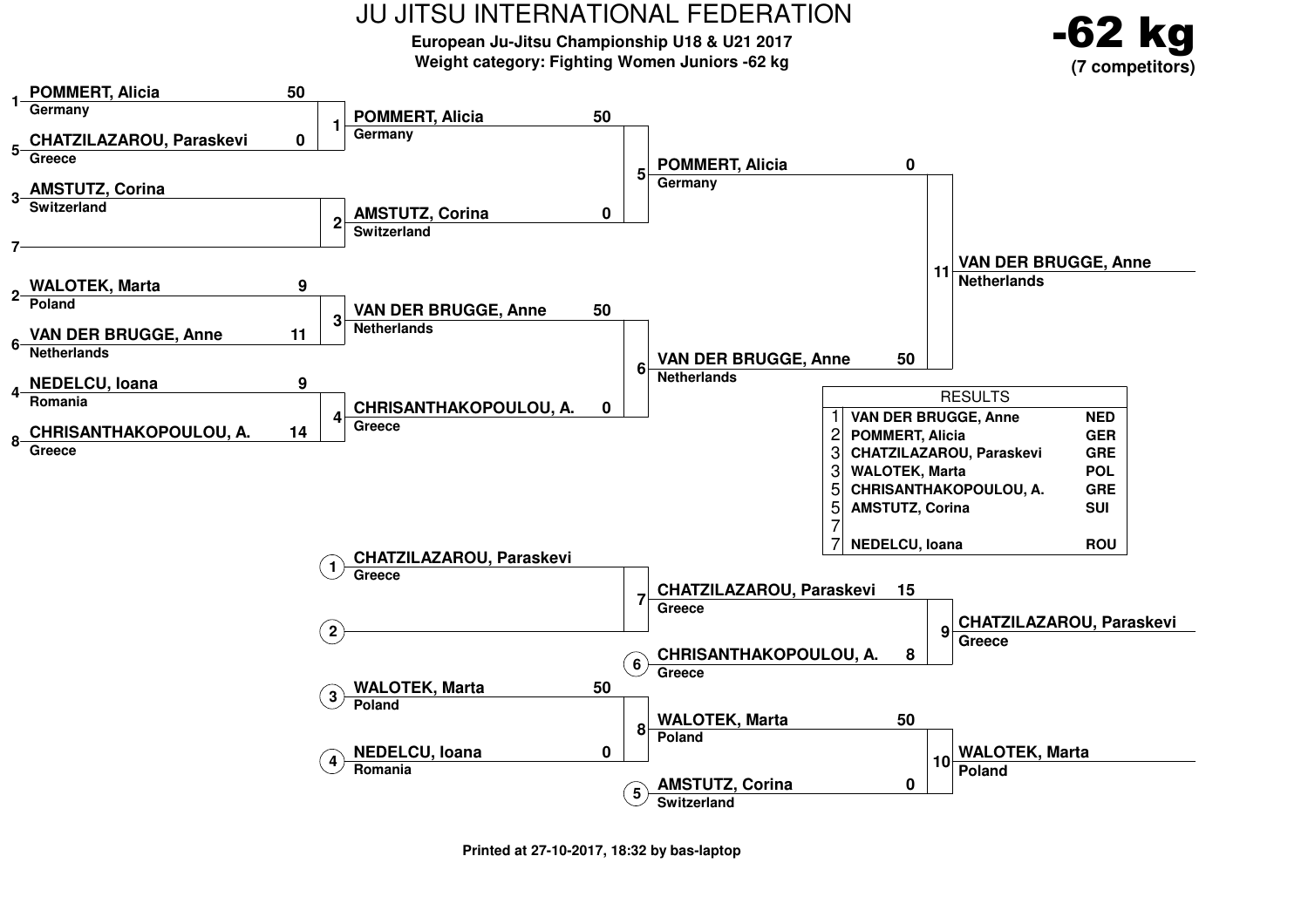![](_page_20_Figure_0.jpeg)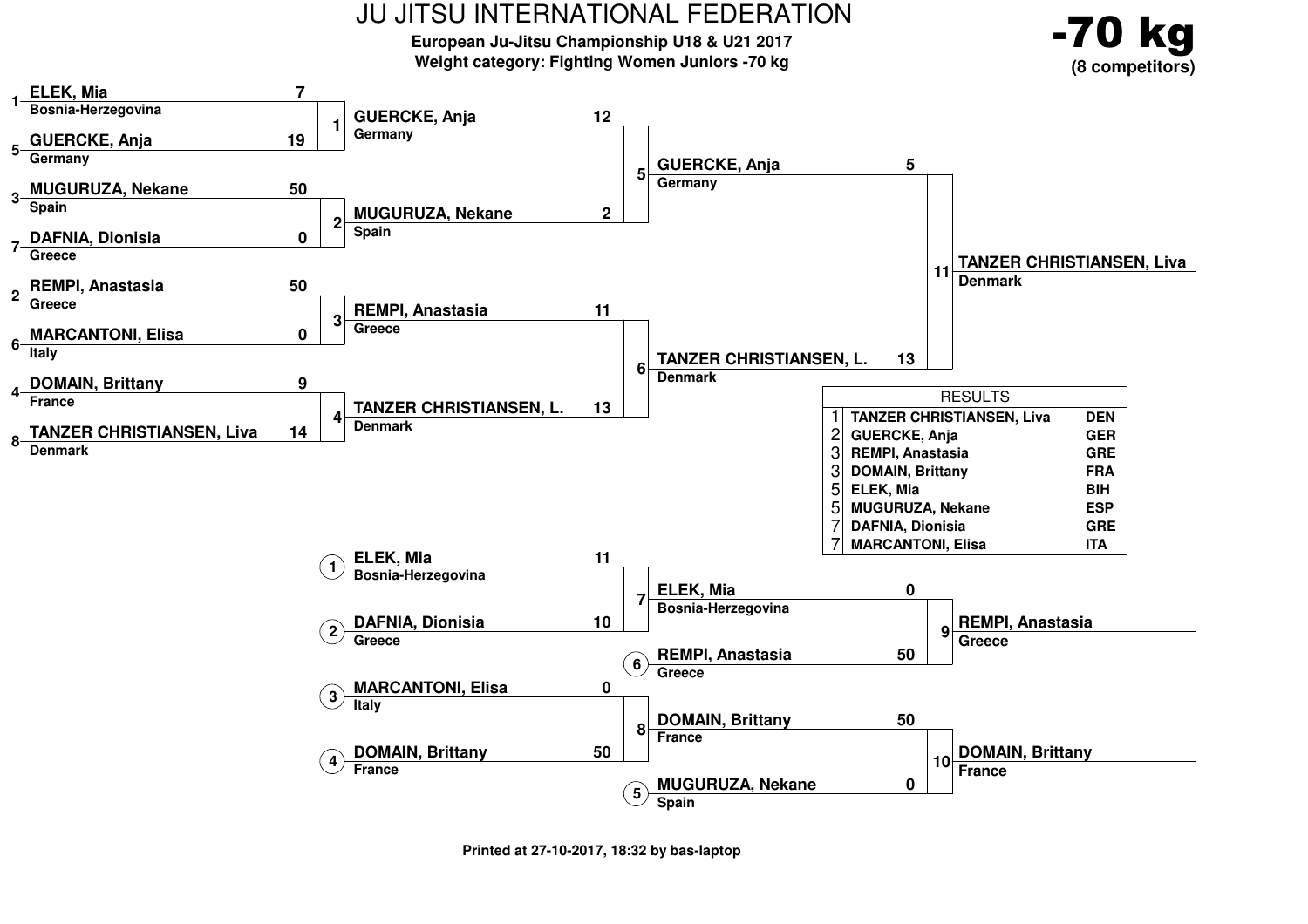![](_page_21_Picture_1.jpeg)

 $\top$ 

 **European Ju-Jitsu Championship U18 & U21 2017** 27th - 29th October 2017Weight category: Fighting Women Juniors +70 kg

|                      |             | $\overline{2}$ |                  |                    | <b>Games</b> won |  |
|----------------------|-------------|----------------|------------------|--------------------|------------------|--|
|                      |             |                | $\boldsymbol{3}$ | <b>Gameresults</b> | Pl.              |  |
| <b>MASY, Deborah</b> |             | $\mathbf 0$    |                  |                    | $\overline{2}$   |  |
| [Belgium]            | 50          | 10             |                  | 60                 |                  |  |
| <b>DAWOUD, Nora</b>  | $\mathbf 0$ |                | $\mathbf 0$      |                    | 3                |  |
| [Romania]            | $\mathbf 0$ |                | $\mathbf 0$      |                    |                  |  |
| LIS, Wiktoria        |             | 1              |                  | $\boldsymbol{2}$   |                  |  |
| [Poland]             |             | 14             | 14               | 28                 |                  |  |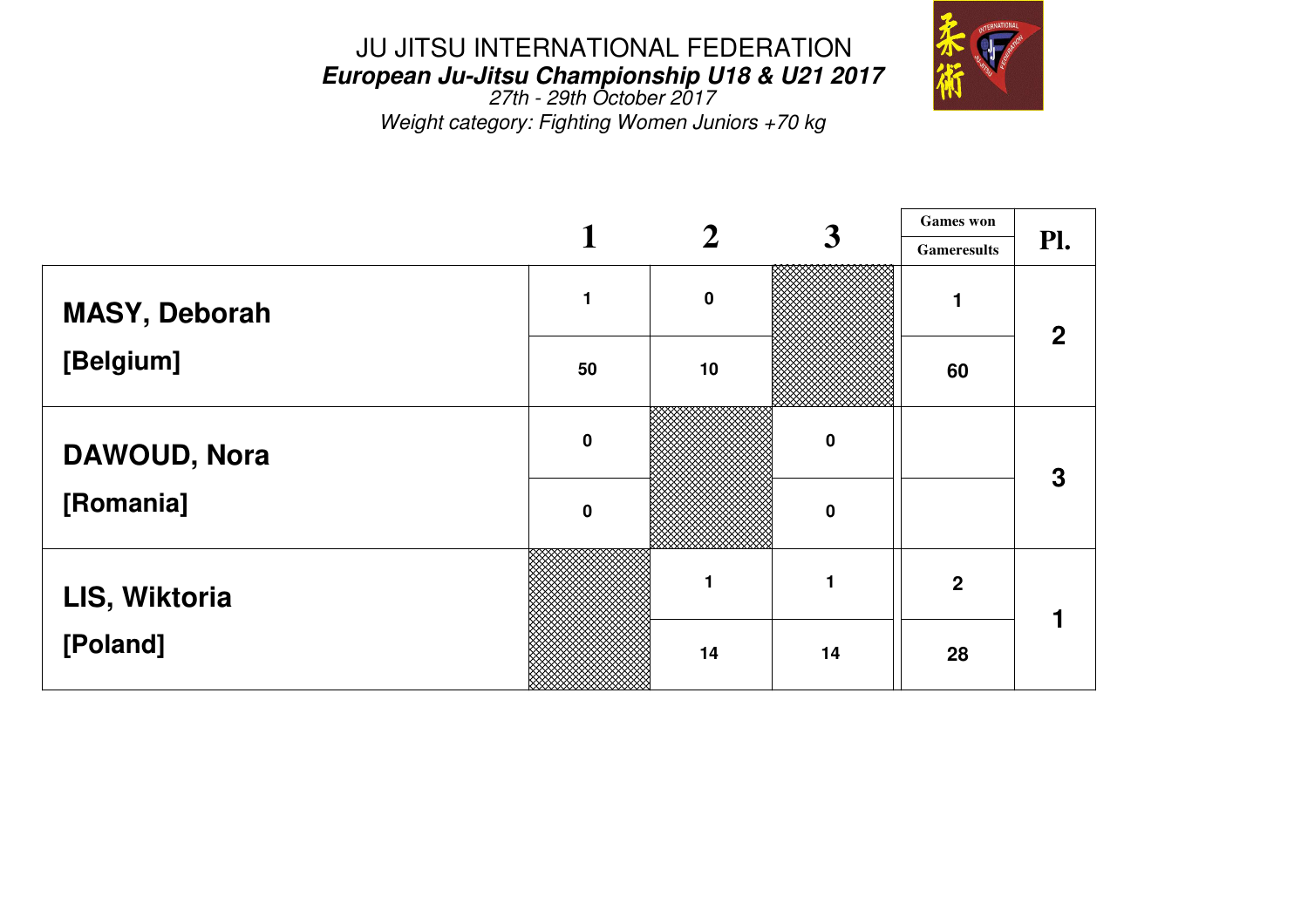#### **European Ju-Jitsu Championship U18 & U21 2017Category: Duo Classic Mixed Juniors**

![](_page_22_Picture_2.jpeg)

![](_page_22_Figure_3.jpeg)